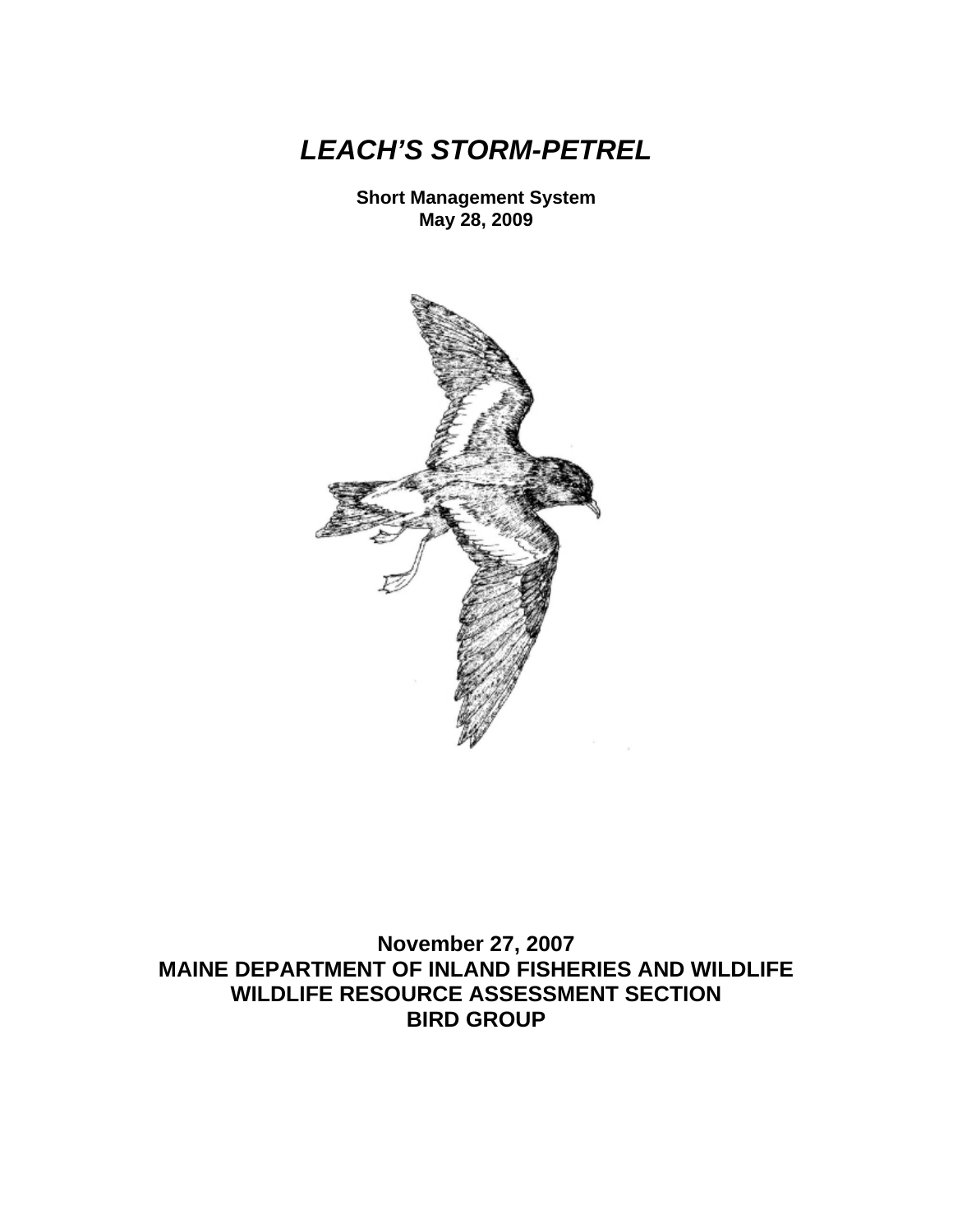#### **LEACH'S STORM-PETREL**

#### **Scientific Name: (***Oceanodroma leucorhoa)*

**Current (2009) State Status: Species of Special Concern** 

**Comprehensive Wildlife Conservation Strategy (CWCS) Priority: 3** 

## **INTRODUCTION**

Although an assessment was written for Leach's Storm-petrels (hereafter LHSP) in 1999, no management activities have occurred because of other species priorities and the fact that there is very little that can be done for this species beyond habitat protection. However, 1 goal and 8 objectives were established by the Seabird Working Group for the planning period 2002 – 2017.

Because of limited personnel and financial constraints, little progress within Maine Department of Inland Fisheries and Wildlife (MDIFW) has been made on LHSP management since the assessment was developed and goals and objectives were approved. Current management of these birds in Maine consists primarily of collaborating with conservation partners to monitor populations using the best techniques appropriate to each site. MDIFW lacks the capacity to address these management objectives without additional funds. A logical place to look for monies appropriate for LHSP management is Maine's Comprehensive Wildlife Conservation Strategy (CWCS) and the Maine Wildlife Action Plan. This species is listed as CWCS Priority 3 species, a relatively low ranking considering Maine has 103 bird Species of Greatest Conservation Need (SCGN). A Priority 3 classification, in general, means that the species has "a low to moderate potential for state extirpation, yet there are some remaining concerns regarding distribution, status, and/or extreme habitat specialization".

#### **2007 Status**

Nearly all of the United States breeding population of LHSP along the Atlantic coast nest on Maine's coastal islands. With increased emphasis on locating petrel colonies, the number of known petrel nesting islands has increased from 17 in 1977 to 35 in 1994-96, with approximately 10,366 nesting pairs. However, because LHSP is a difficult species to census, data are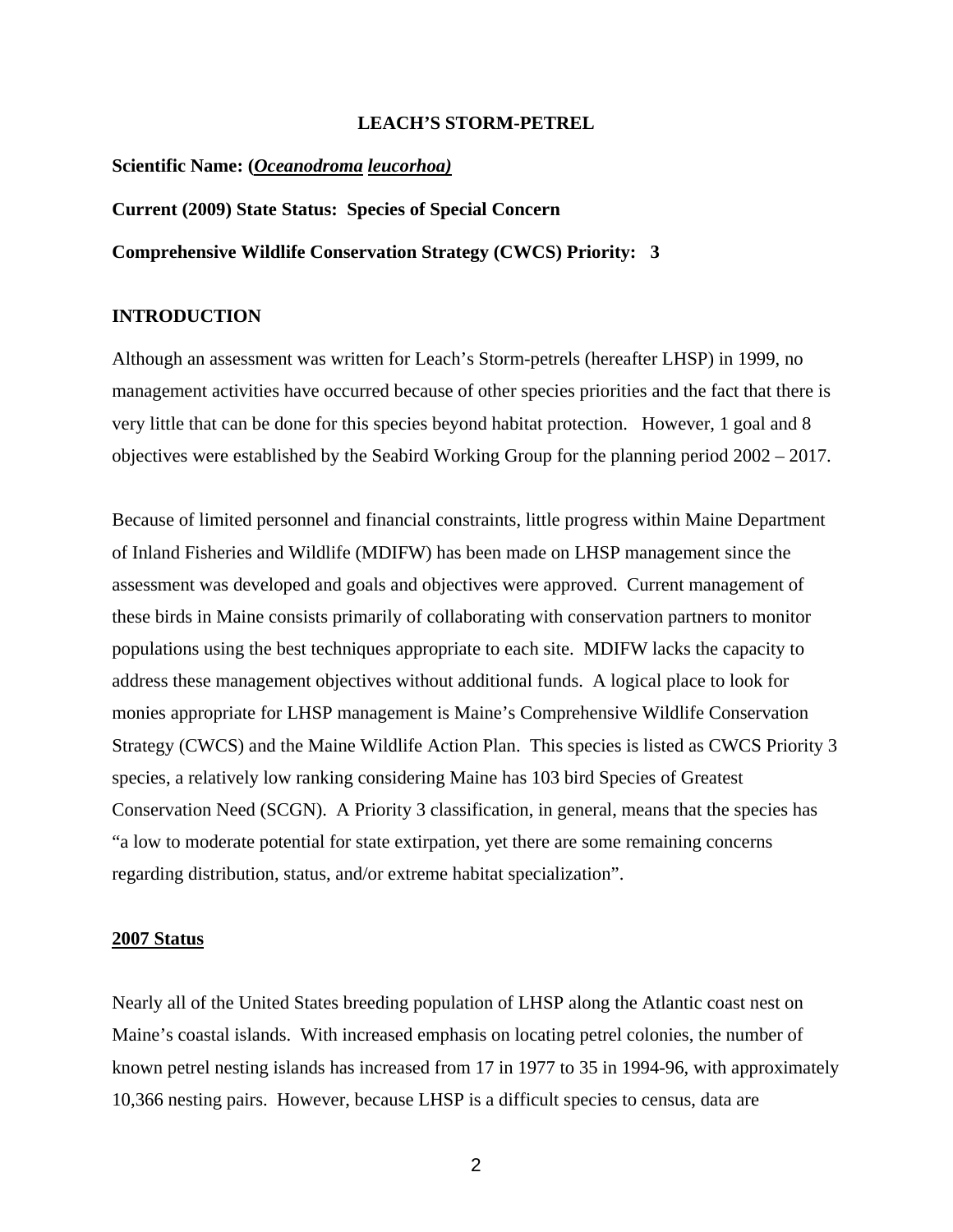inadequate to ascertain the current population trend. The LHSP is classified as a Species of Special Concern in Maine.

Habitat protection, although improving, is a primary concern for management of petrel colonies. The viability of many colonies in Maine may be tenuous, due to their small population size. Habitat protection should be extended to currently unoccupied islands with suitable habitat to aid in maintaining or enhancing petrel habitat distribution. Habitat protection, via island acquisition or conservation easement, continues to be a high priority of both governmental and nongovernmental conservation organizations in Maine.

# **REGULATORY AUTHORITY**

The Migratory Bird Treaty Act of 1918 and subsequent amendments, authoring the implementation of the various Conventions, provide regulatory authority for the protection and management of the LHSP resource in the United States. Current management of LHSP is the joint responsibility of the U.S. Fish and Wildlife Service (USFWS) and MDIFW.

# **MANAGEMENT GOAL AND OBJECTIVES**

A goal and 8 objectives for LHSP management were established in 2002 to guide the management of these species through 2017. The goal and objectives were defined through recommendations made to MDIFW by a Seabird Working Group comprised of several representatives of the public and was approved by the Commissioner and the Advisory Council on August 28, 2001.

# **Goal**: **Increase the number of Leach's Storm-petrels nesting on the coast of Maine, and increase the publics' awareness and understanding of Maine's nesting seabirds, including Leach's Storm-petrels.**

Population Objective 1: With partners, develop by 2004 and implement by 2005, a program to inventory and monitor nesting Leach's Storm-petrels in Maine.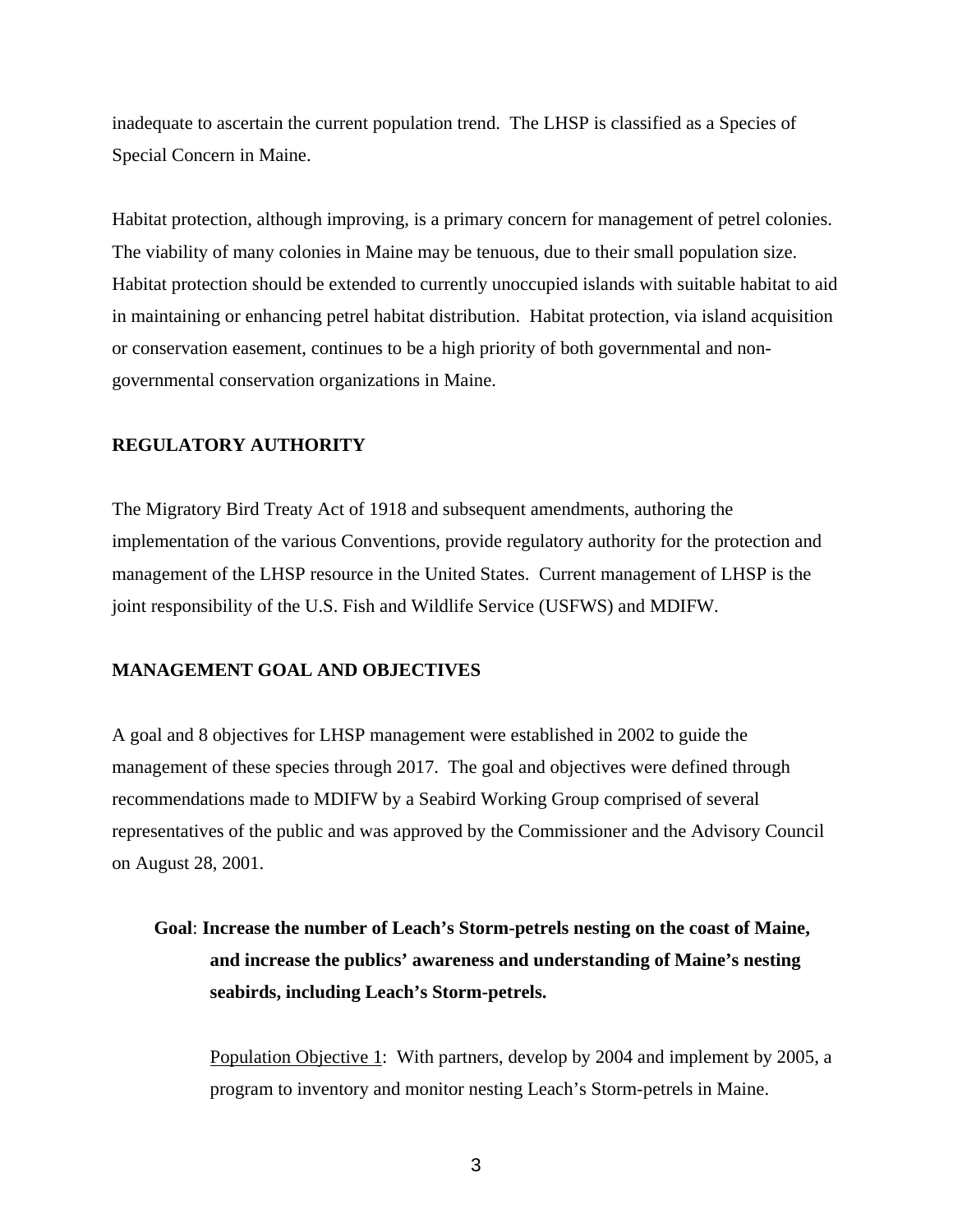Population Objective 2: By 2010, increase and then maintain through 2017 the number of Leach's Storm-petrel nesting in Maine by 20% from 1995 levels.

Population Objective 3: By 2010, increase and then maintain through 2017, the number of islands from 5 to 10 that support at least 100 nesting pairs.

Population Objective 4: Maintain at least 2 islands with 3,000 nesting pairs of Leach's Storm-petrels through 2017.

Population Objective 5: By 2010, increase and then maintain through 2017 the population of Leach's Storm-petrels at 10 of the smallest colonies from 2020 levels to 25 nesting pairs.

Habitat Objective 1: Increase the number of nesting populations of Leach's Stormpetrels by 5 from 2002 levels by 2017, distributed between Penobscot Bay and downeast Maine.

Habitat Objective 2: By 2005, identify and prioritize sites with suitable habitat for Leach's Storm-petrels and cultivate a relationship with partners and landowners to facilitate management.

Public Outreach Objective: By 2002, develop, expand, and implement, in conjunction with partners, a public outreach plan to promote an understanding and awareness of nesting seabirds, including Leach's Storm-petrels, in Maine.

## **ASSUMPTIONS**

- That USFWS and National Audubon Society (NAS) seabird restoration projects will continue through the planning period.
- That the Nature Conservancy (TNC) and MDIFW will continue to cooperatively manage Great Duck Island and the researchers there.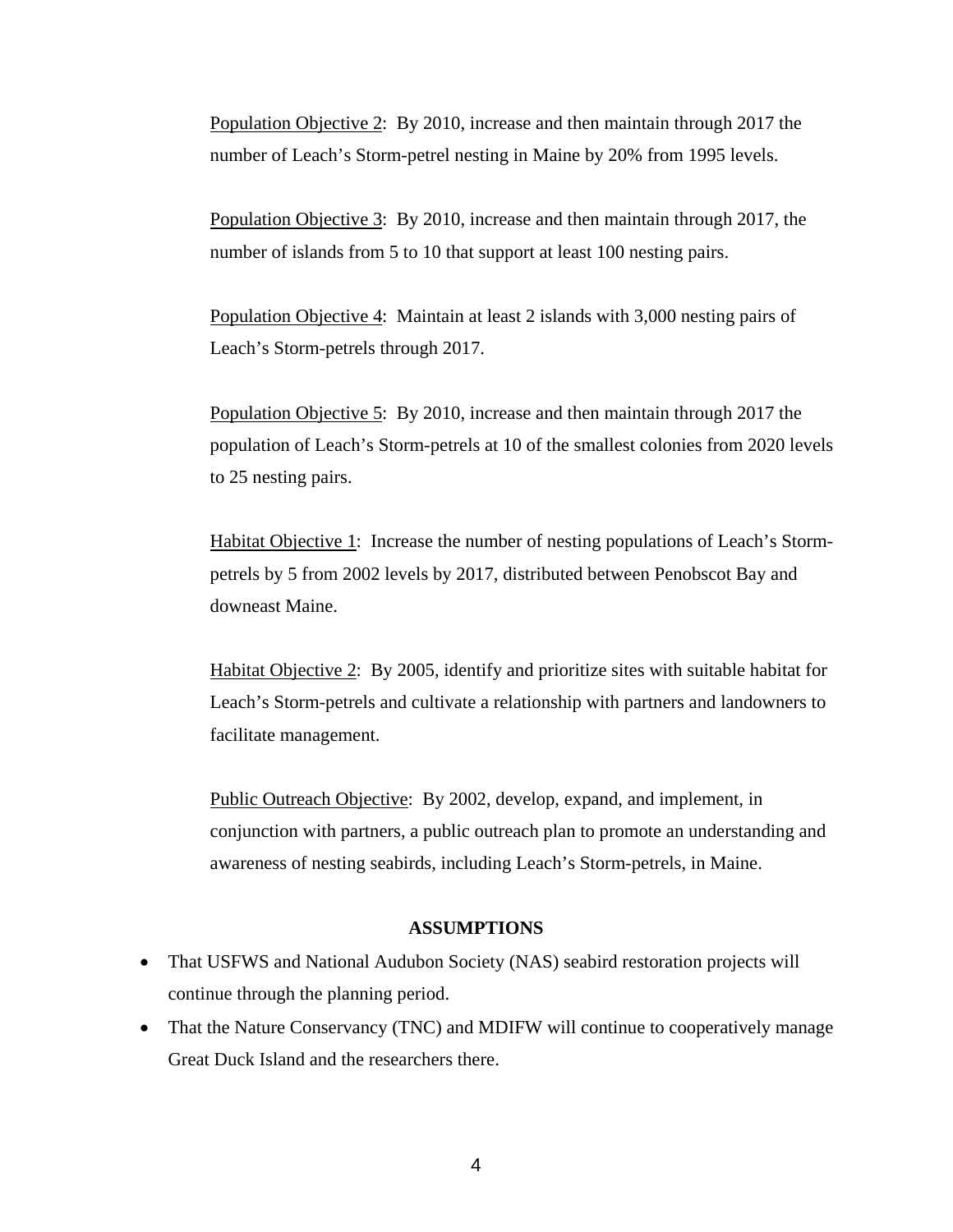- That some level of population monitoring will occur through the planning period, particularly on the intensively-managed seabird islands.
- Significant efforts to attain management goals and objectives will require additional staff time and considerable financial resources, none of which are currently available for LHSP management at the present time.
- Nesting colonies consist of discrete nesting islands and current nesting colonies are relatively few, and have been historically. Hence, these few sites will always remain vulnerable to catastrophic events.

## **MANAGEMENT DECISION PROCESS**

None at the present time.

## **Permit Review Guidelines**

Today, protection of LHSP is provided for by the Migratory Bird Treaty Act of 1918 and subsequent amendments. The above agreements prohibited hunting of these birds. Another group with an important role in seabird island regulations is the Maine Land Use Regulation Commission (LURC). LURC administers land use planning and zoning responsibilities and thus had regulatory authority over land use planning, zoning, and development activities on a few of these alcid colonies. LURC, in its Comprehensive Plan (section 10.16,C) gives special consideration to seabird islands considered essential to the maintenance of seabird populations. Lastly, many nesting islands receive protection as Significant Wildlife Habitat in Maine's Natural Resource Protection Act of 1988 (NRPA). Under NRPA, no person may perform any activity listed in subsection 2 without first obtaining a permit from the Maine Department of Environmental Protection (MDEP).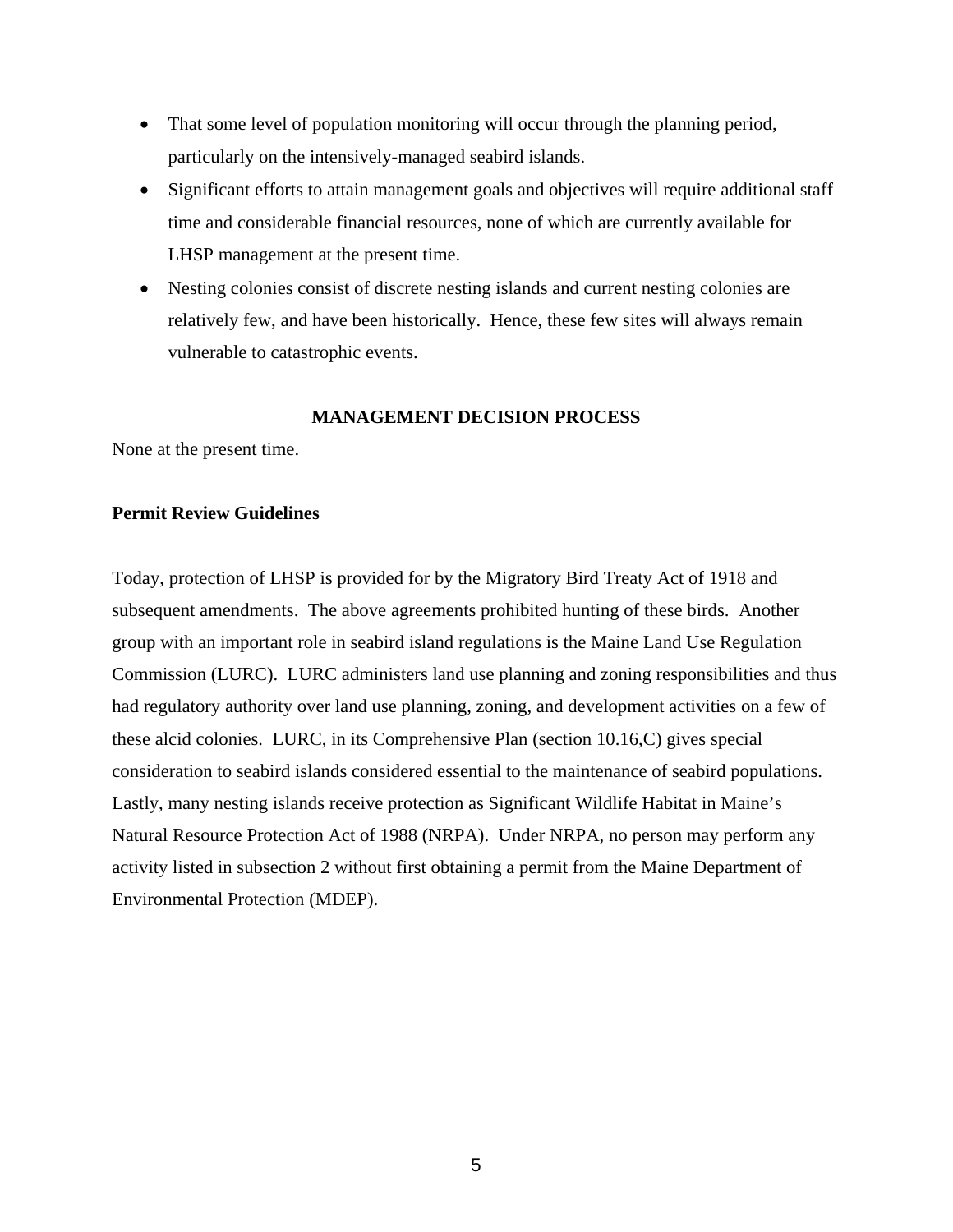#### **Part II: Leach's Storm-petrel Data Base**

### **Population Monitoring**

A number of census techniques used to estimate nesting LHSP and their population trends have been tested in Maine, with varying levels of success. Which technique used, or combination of techniques, depends on the objectives of the project, the desired reliability, and available money, time, and personnel. The reader is encouraged to review the following paper for a description of LHSP census methods: Nettleship 1976. Census techniques for seabirds of arctic and eastern Canada. Occassional Paper No. 25. Canadian Wildlife Service.

## **Databases**

The **Seabird Island Database** (MS Access application), located in Bangor with WRAS on the Bangor GIS server (Brm-fgb1svgissv) is accessible in Bangor, Augusta, and in the Regions. This application enables the viewer to browse/edit/query data in four tables; Island Seabird Census, Seabird Nesting Island, Island Registry, and Seabird List.

**Island Seabird Census** (ICENSUS and ICDATA table) contains census data for island-nesting seabirds, wading birds, and some waterfowl. The baseline for this database is Carl Korschgen's 1976-77 coast-wide inventory data. The database primarily contains annual surveys by MDIFW. However, it also includes inventory data and observations form a variety of reliable sources (e.g. NAS, Maine Audubon Society, USFWS, College of the Atlantic, and Gulf of Maine Seabird Working Group participants, etc. This database currently contains 8940 records. **Seabird Nesting Island** (SNI table) is a yearly summary of Island Census (ICENSUS). For each island tracked in SNI, there is a record with the best estimate of nesting population for noted census year. This database includes 623 records. **Island Registry** (ISLDREG table) contains descriptive information for islands in the coast of Maine. Individual island identifiers (island registry numbers) provide links to MEGIS layers. This table contains 5,638 records. Lastly, Seabird List contains alpha codes and common and scientific names for birds referenced in